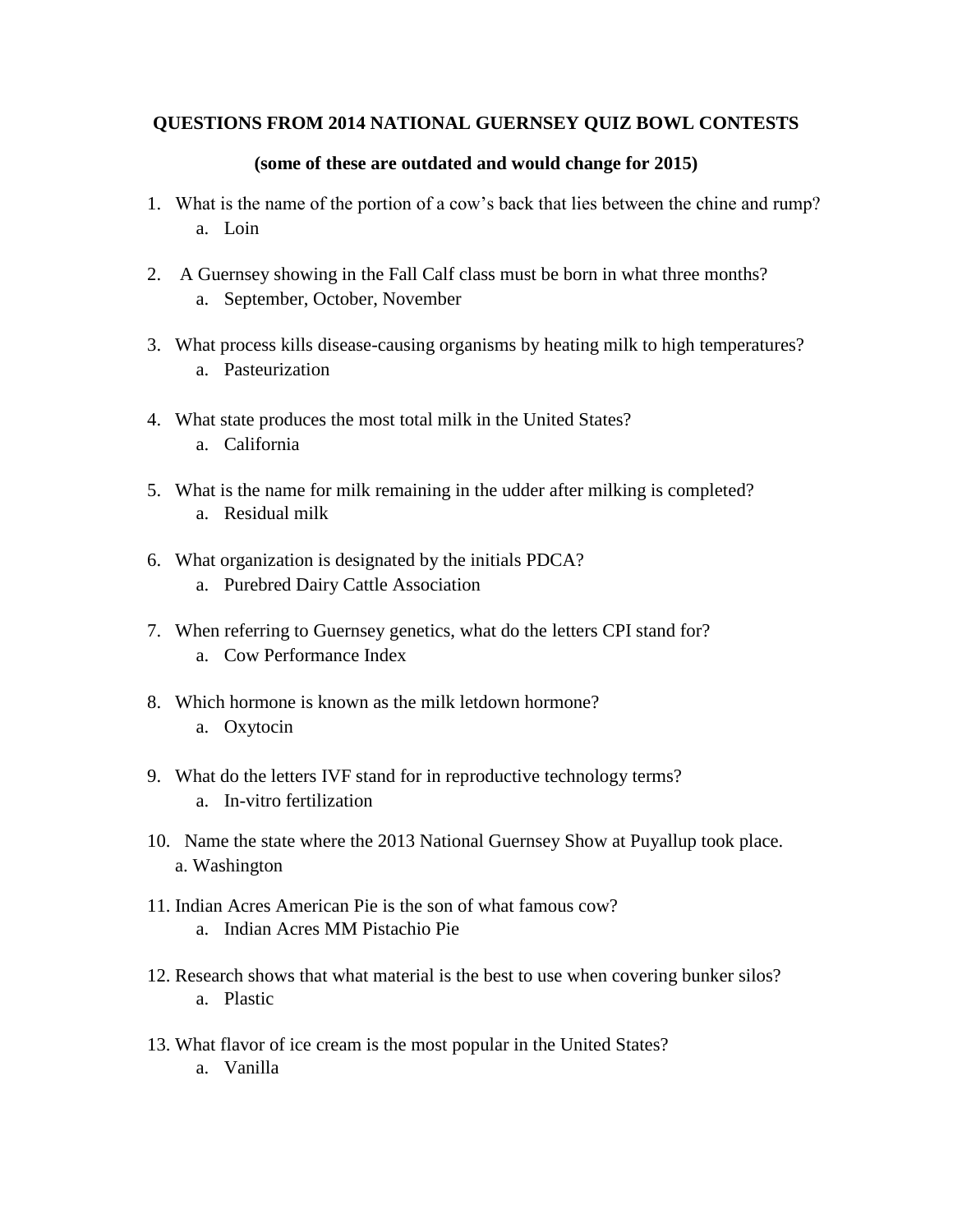- 14. What is the most common grain fed to cows in the United States? a. Corn
- 15. What is the largest fundraiser each year at the National Guernsey Convention for junior members of the American Guernsey Association?
	- a. Youth auction
- 16. If your cow begins losing weight rapidly, drops in milk production, and has a soft swelling in her jaw, you should probably have her tested for which disease? a. Johne's
	-
- 17. It takes about 12 pounds of milk to make one gallon of which popular dairy product? a. Ice cream
- 18. In feeding terminology, what do the initials NDF stand for? a. Neutral Detergent Fiber
- 19. The pharynx lies between the mouth and what tube that carries food to the rumen? a. Esophagus
- 20. Which linear type trait is abbreviated RA on Guernsey pedigrees? a. Rump Angle
- 21. Electrolyte solutions are most commonly fed to which age group on a farm? a. Calves
- 22. All carbohydrates are composed of carbon, oxygen, and what other chemical element? a. Hydrogen
- 23. A mature cow produces between 50 and 80 quarts per day of which fluid that buffers the rumen?
	- a. Saliva
- 24. What is the name of the 2-carbon volatile fatty acid that is used to make milkfat? a. Acetic (acetate)
- 25. What captain introduced Guernsey cows to America around 1840 when he brought three Alderney cattle to New York?
	- a. Belair
- 26. In feeding terminology, what to the letters DMI stand for?
	- a. Dry Matter Intake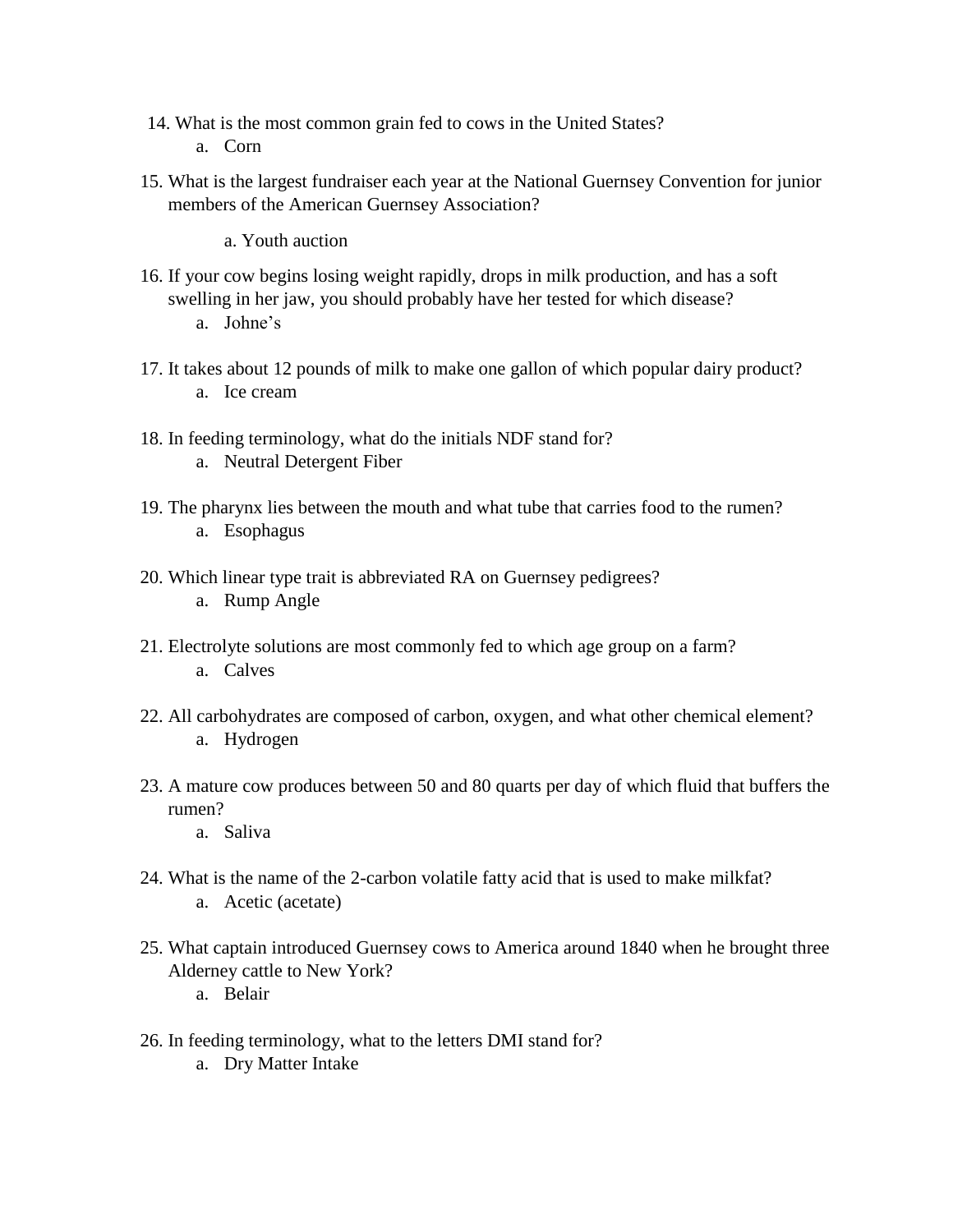- 27. Sniders Ronalds Alstar is a son of what famous cow? a. Cedar Fringed Altann
- 28. The Fuel Up to Play 60 program is a partnership between the dairy industry and what professional sports league?
	- a. National Football League
- 29. What was the original name of the American Guernsey Association? a. American Guernsey Cattle Club
- 30. What major breakdown on the PDCA Unified Dairy Scorecard contains ribs and chest? a. Dairy Strength
- 31. On what type of cell would you most likely find an acrosome?
	- a. Sperm cell
- 32. What is the metabolic disorder called that is characterized by a significant drop in rumen pH?
	- a. Acidosis
- 33. What is the general term for mastitis cases that show no visible abnormalities in the milk but produce elevated somatic cell counts?
	- a. Subclinical
- 34. What trait in sire summaries is abbreviated PL and is a measure of longevity? a. Productive Life
- 35. Who was the recipient of the 2013 Outstanding Young Guernsey Farmer Award? a. Victoria Baker
- 36. What cow was Grand Champion at the 2013National Guernsey Show in Madison and was named All-American Aged Cow?
	- a. Wee Acres Spider Clara Bell-ET
- 37. A Guernsey cow must be classified at least how many points to be eligible for the CPI list?
	- a. 80
- 38. What hormone is produced by the pancreas and promotes mammary growth and cell division?
	- a. Insulin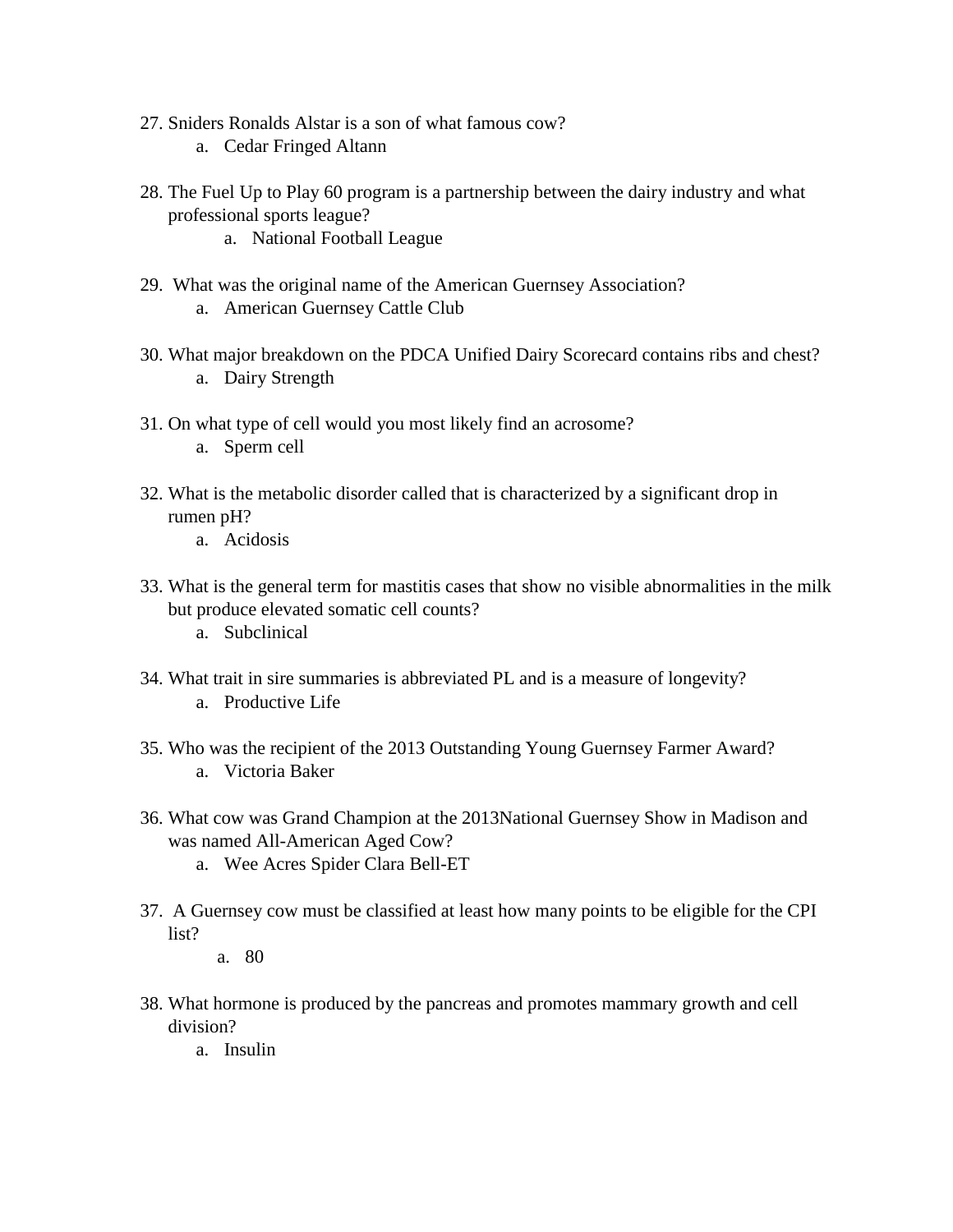- 39. Lavon Farms Gemin Jill was Grand Champion at which 2013 National Guernsey Show? a. Harrisburg
- 40. Federal standards require that ice cream contain at least what minimum percent fat? a. 10%
- 41. What is the term for the condition that occurs when a person cannot digest milk sugar due to the lack of an enzyme and becomes bloated and nauseous?
	- a. Lactose Intolerance
- 42. What state holds a video calf sale each year at their state Guernsey convention? a. Wisconsin
- 43. A calf that is born dead or dies within 48 hours after birth is classified as what? a. Stillborn/stillbirth
- 44. Of **fats, carbohydrates, or proteins**, which has the most energy per pound? a. Fats
- 45. If your cow was successfully bred on February 10, in which month should you expect her to calve?
	- a. November
- 46. A deficiency of which fat soluble vitamin results in night blindness and rough hair coat? a. Vitamin A
- 47. An on-farm culture system is often used to determine pathogens causing what major disease?
	- a. Mastitis
- 48. In bovine health terms, what do the letters BTV stand for? a. Blue Tongue Virus
- 49. What current member of the AGA board of directors also serves as president of Purebred Publishing?
	- a. Morey Miller
- 50. What man developed the standard measure of determining the butterfat content of milk? a. Stephen Babcock
- 51. Milk used to produce cheddar cheese falls under which usage class in the Federal Order system?
	- a. Class III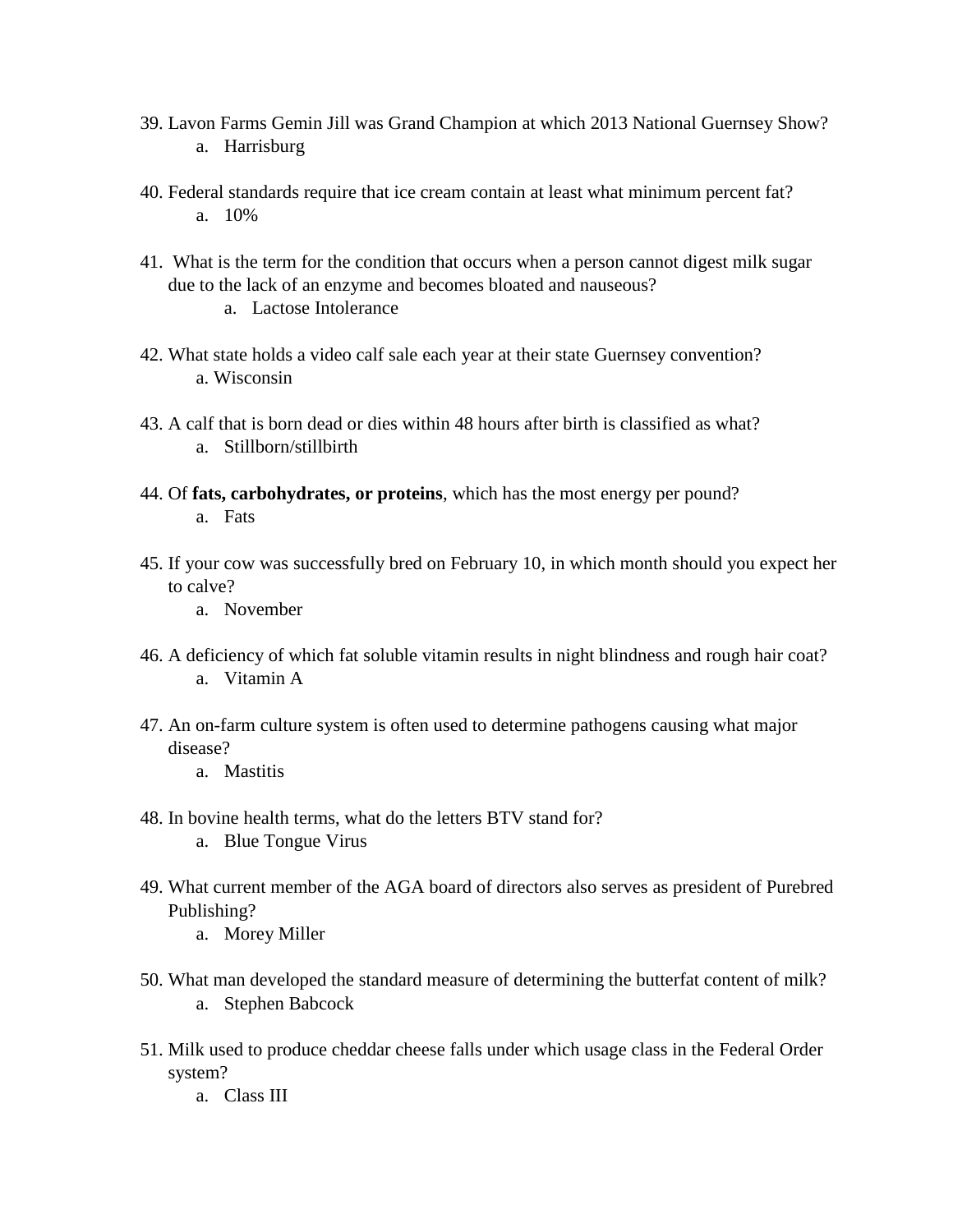- 52. Genomics is a branch of which science that deals with chromosomes and the laws of inheritance?
	- a. Genetics
- 53. Your pregnant cow is in her first trimester. What does that mean?
	- a. She is in first three months of pregnancy
- 54. Which fat soluble vitamin is produced in the skin of most mammals? a. Vitamin D
- 55. What color is the recommended color when using the Real Seal? a. Red
- 56. Face flies are the primary pest that spread which disease in cattle also known as keratoconjunctivitis?
	- a. Pinkeye
- 57. How many times per year is the Guernsey Breeders Journal published? a. Ten
- 58. What All-American Guernsey cow was the highest selling Guernsey at public auction in 2013 at a price of \$28,500?
	- a. Adams Creek Hillpoint Marsha-ET
- 59. In 1957 a Guernsey cow and three Guernsey calves were given away on what game show that is still on television and now hosted by Drew Carey?
	- a. The Price Is Right
- 60. What metabolic disease is the most common reason for downer dairy cows on farms, even though most of these cows quickly recover? a. Milk fever
	-
- 61. Before moving to Ohio, the headquarters for the American Guernsey Cattle Club were located in which New England state?
	- a. New Hampshire
- 62. Who is the United States Secretary of Agriculture?
	- a. Tom Vilsack
- 63. Which AGA performance program is abbreviated TPE?
	- a. Total Performance Evaluation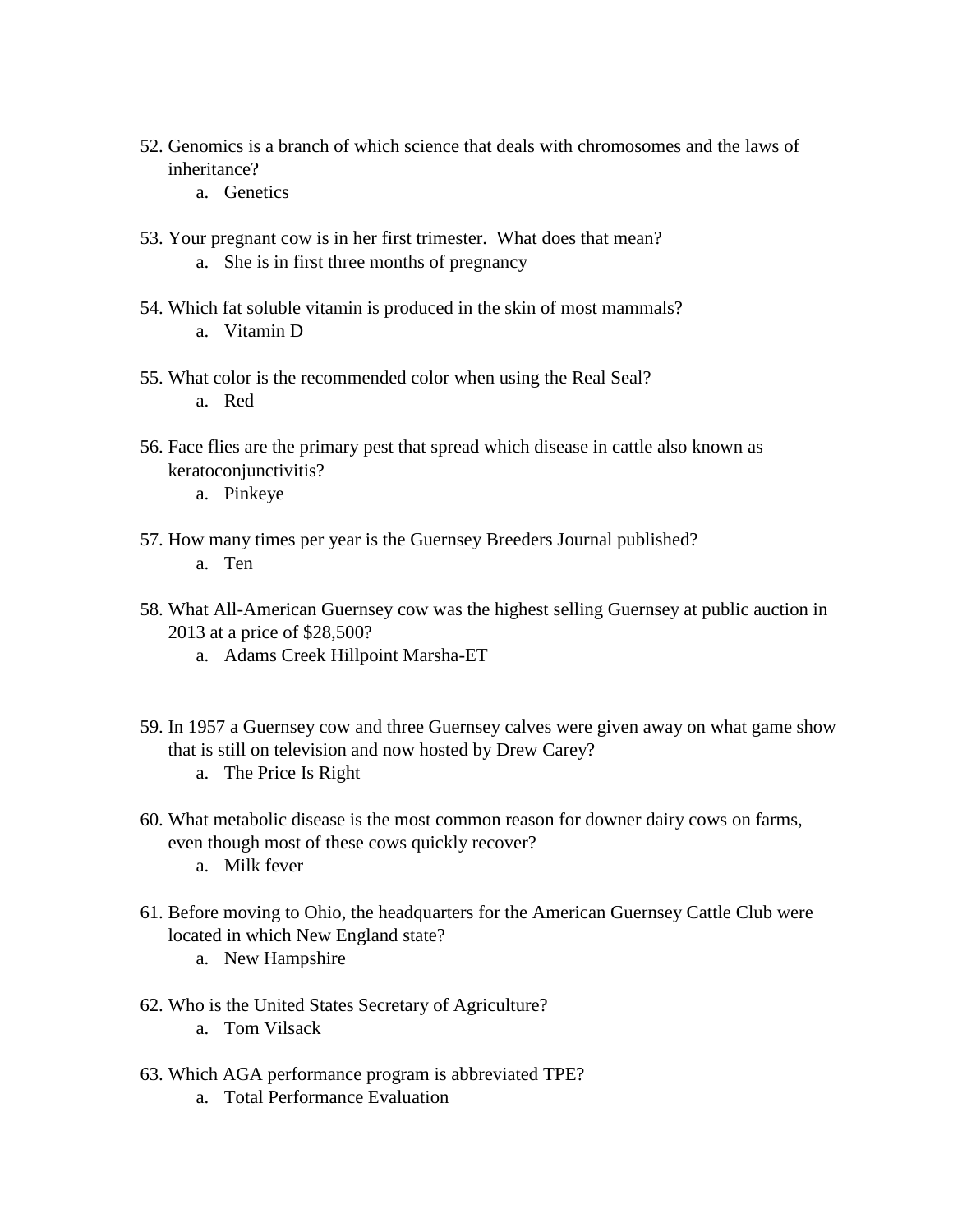- 64. Treating cows with oxytocin immediately after calving can help prevent what reproductive problem that occurs when the fetal membranes are not expelled?
	- a. Retained placenta
- 65. Trotacre Tiller Brenna surpassed what cow as the new Guernsey record holder for milk in a 365 day lactation?
	- a. Breezy Point P Racer
- 66. The first National Guernsey Quiz Bowl was held in what year? a. 1987
- 67. Consumption of what high-fat dairy product hit a 44 year high in 2013? a. Butter

72, In the Guernsey Breeders Journal's All-American Contest, each judge's first place vote is worth how many points?

a. 5

68. Neospora is mainly transmitted through the feces of what animals?

a. Dogs

- 69. What term abbreviated REL refers to the confidence that can be placed in genetic evaluation?
	- a. Reliability
- 70. What term describes the passage of nutrients through the intestinal wall into the bloodstream?
	- a. Absorption
- 71. Dennis Wolff was the first recipient of what Guernsey award? a. National Outstanding Guernsey Youth (Outstanding Youth)
- 72. Which Guernsey youth scholarship requires participation in a Guernsey National Junior Show?
	- a. Turley Scholarship
- 73. For every hundred pounds of milk used to make cheese, a manufacturer should expect to get about how many pounds of whey?
	- a. Approximately 90
- 74. Who wrote the book, *The Guernsey Breed: An Illustrated Chronicle*? a. C.B. Harding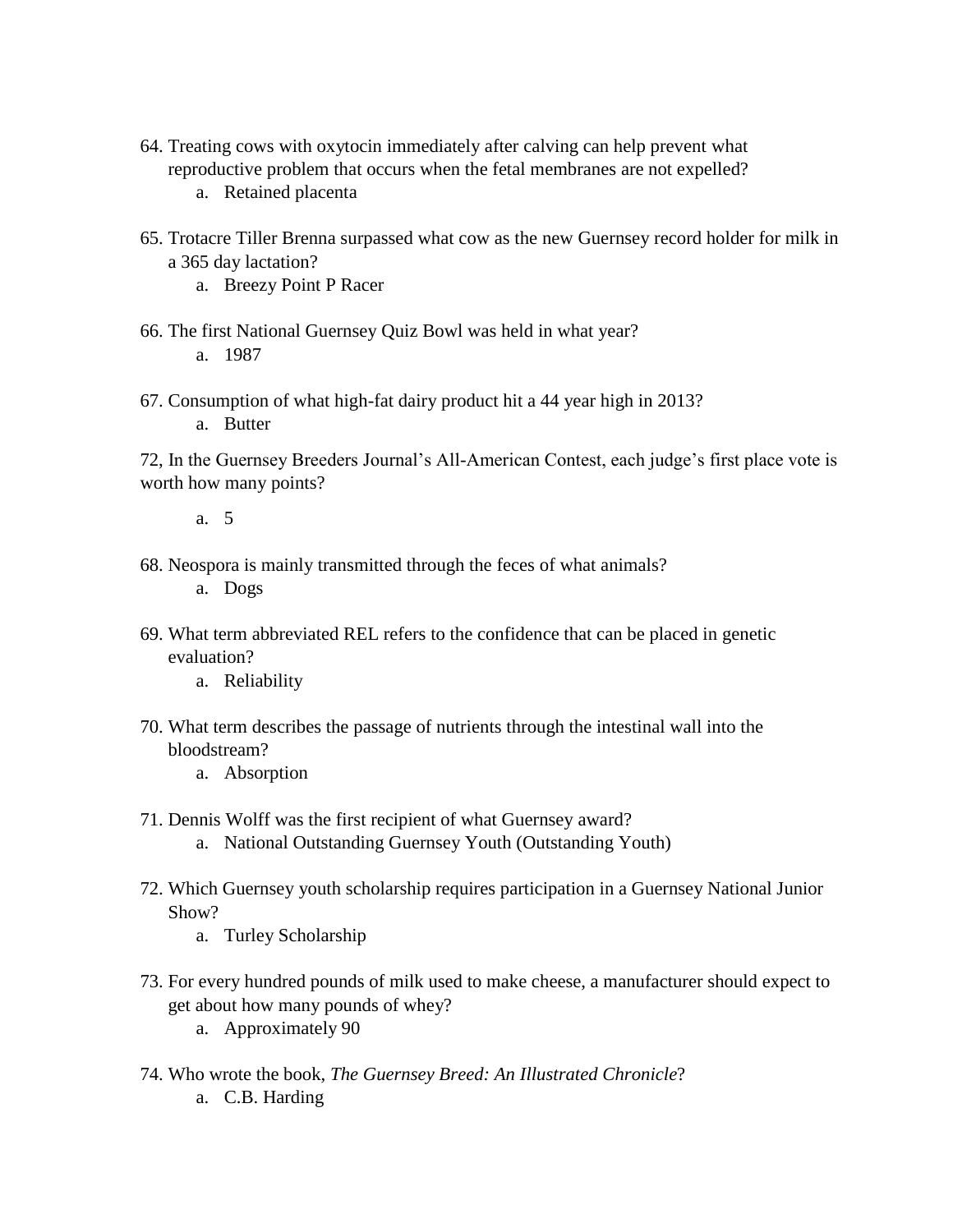- 75. Before they are used in genetic evaluations, lactation records are adjusted to what standard length in days?
	- a. 305 days
- 76. Queso Fresco and Ricotta are varieties of which dairy product?
	- a. Cheese
- 77. In 2013, what cow earned both the Liebers Trophy and the Arnold Knight Trophy? a. Walnut Ridge Magic Cher
- 78. What system in a barn is responsible for exchange of air with the outside and often uses fans, curtains, or open eaves?
	- a. Ventilation
- 79. What is the name for the byproduct feed that includes discarded cookies, doughnuts, or cakes?
	- a. Bakery waste
- 80. The National Animal Germplasm Program is mainly storing what frozen product to provide a genetic backup to the U.S. livestock industry?
	- a. Semen
- 81. The Commercial Herd Award sponsored by the AGA is based on production of ECM. What do the letters ECM stand for?
	- a. Energy Corrected Milk
- 82. In what year did U.S. Guernsey registrations reach their highest level, with over 113,000 registered animals?
	- a. 1952
- 83. Name one of the two young sire sampling groups within the American Guernsey Association.
	- a. Dairybelt Guernsey Sires or United Guernsey Genetics
- 84. What do the letters GHG stand for in relation to methane and carbon dioxide production? a. Greenhouse Gas
- 85. What term beginning with the letter M refers to the process where energy is made available for use by cells?
	- a. Metabolism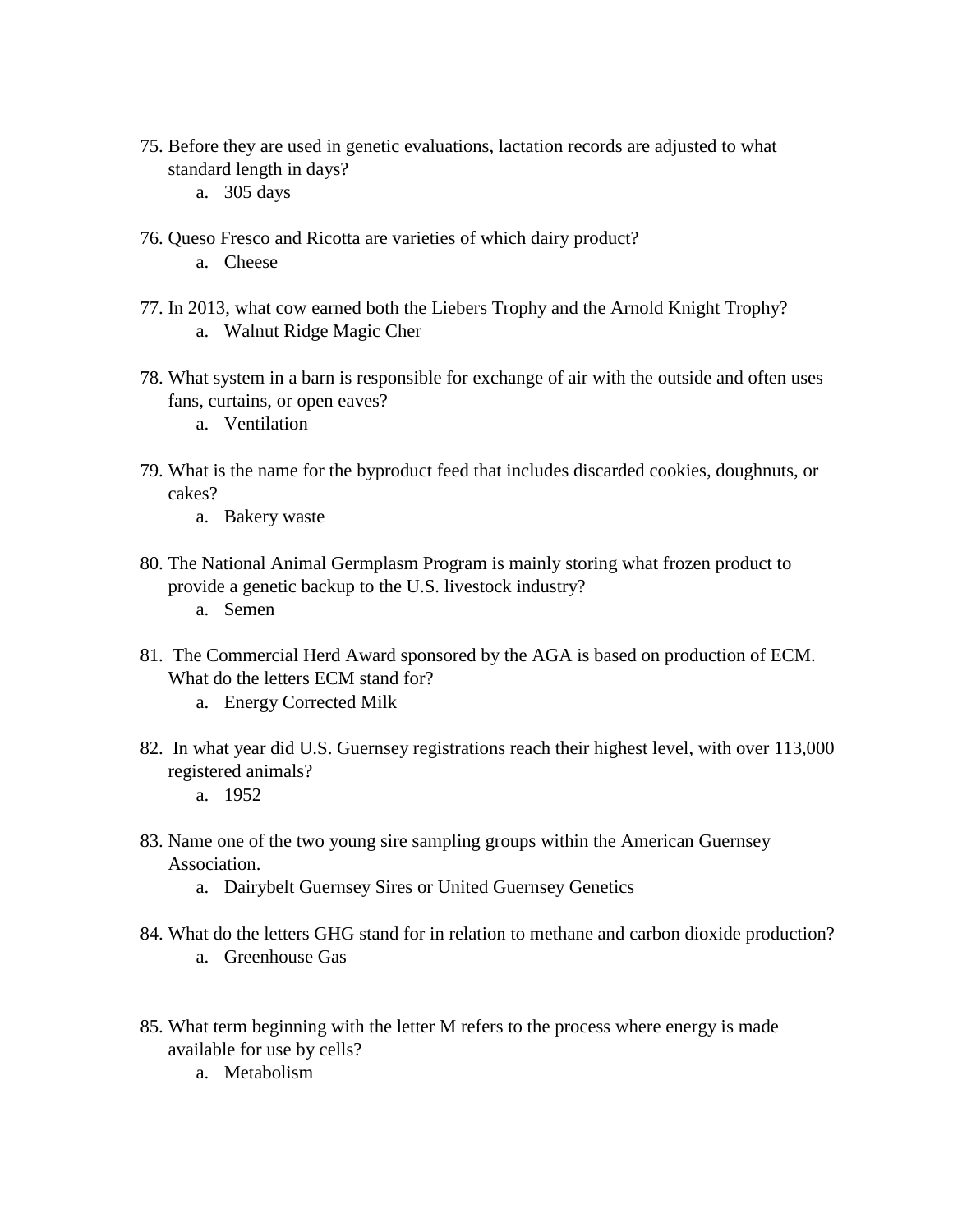- 86. Which ovarian hormone causes cows to show signs of heat? a. Estrogen
- 87. The milk ring test is used to identify what disease in cattle?
	- a. Brucellosis
- 88. Arnold Knight received what prestigious award at the 2013 National Guernsey Convention?
	- a. Distinguished Service Award
- 89. What organization that promotes udder health is abbreviated NMC? a. National Mastitis Council
- 90. What famous businessman established Emmadine Farm and Foremost Dairy? a. J.C. Penney
- 91. Which part of the large intestine is mainly responsible for absorbing water? a. Colon
- 92. Sorted semen is also known by what other name? a. Sexed
- 93. What is a perfect overall total point score for a contestant in the *Hoard's Dairyman* Judging Contest?
	- a. 500

100. What specific part on the PDCA Dairy Cow Scorecard is valued at 2 points and is described as "long, lean, and smoothly blending into shoulders?"

- a. Neck
- 101.What do the lettera RF stand for in the type of eartag abbreviated RFID? b. Radio frequency
- 102.What U.S. state accounts for over 25% of the nation's cheese production? a. Wisconsin
- 103. According to Hoard's Dairyman, free stalls should be a minimum of how many feet long to provide adequate body and head space?

a. 8 feet

- 104. What national organization currently administers the Real Seal program?
	- a. National Milk Producers Federation (NMPF)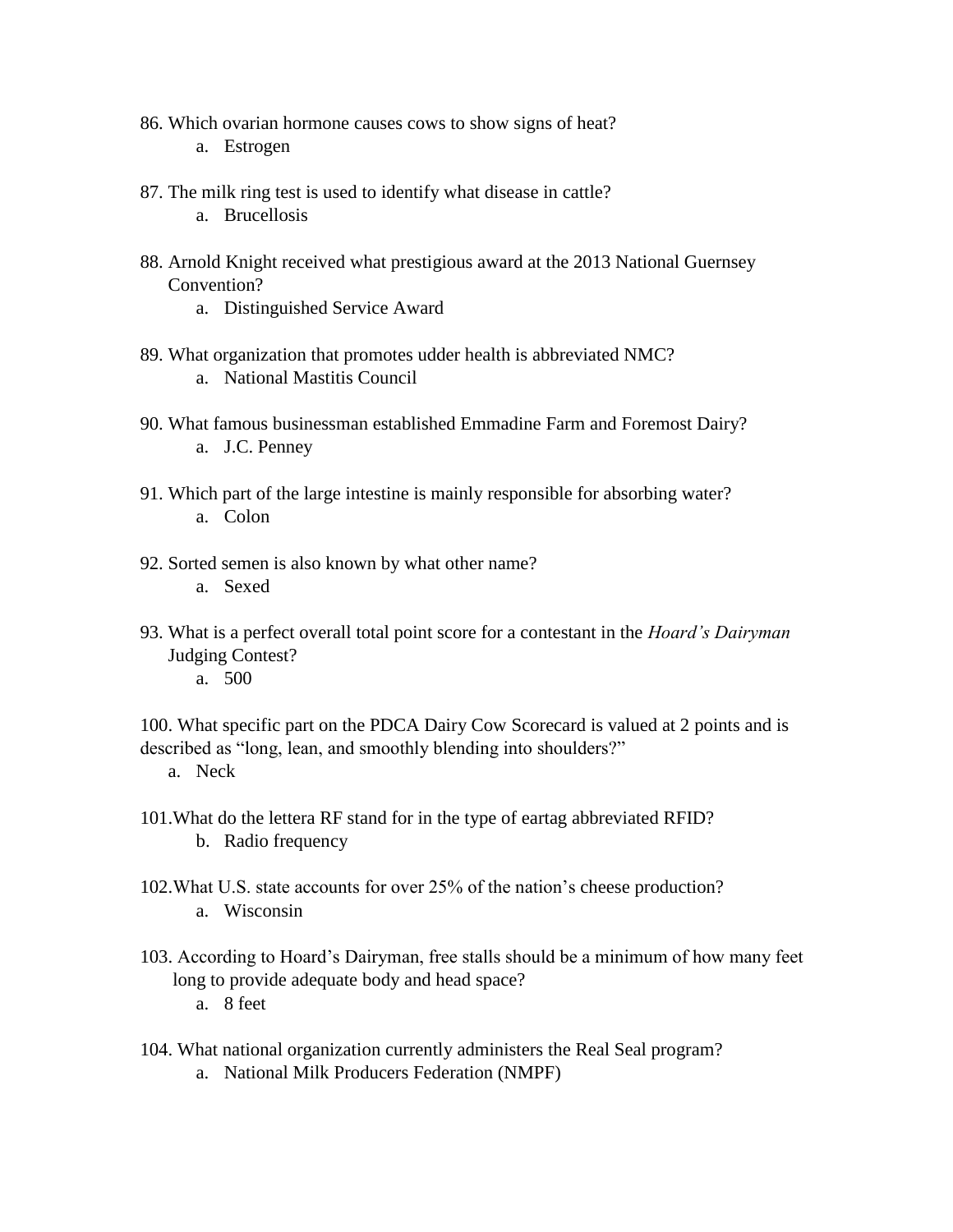- 105.What reproductive organ of a donor cow undergoes aspiration to harvest oocytes? a. Ovaries
- 106.Hans Sloane from Ireland is credited with making the first glass of what type of milk? a. Chocolate milk
- 107.Chromosomal DNA is found in what cell structure?
	- a. Nucleus
- 108.What is another name for the condition called parturient paresis that often occurs after calving?
	- a. Milk fever
- 109.What type of organisms are often classified as gram positive or gram negative? a. Bacteria
- 110.Which Excellent 96 point cow was the first Guernsey to be successfully cloned? a. Westlynn Tom Dee
- 111.What international Guernsey gathering was held on the Isle of Guernsey in 2013? a. World Guernsey Conference
- 112.The European Union, United States, and what other nation are the three largest suppliers of dairy exports?
	- a. New Zealand
- 113. In relation to farm machinery safety, tractors are sometimes equipped with a ROPS. What do the letters ROPS stand for?
	- a. Roll Over Protection Structure
- 114.The Milk Processor Education Program has retired the Got Milk slogan and replaced it with what new campaign?
	- a. Milk Life
- 115. On the April 2014 Guernsey top 300 CPI list, both the second and third ranking cows carry what two-word prefix?
	- a. Lang Haven
- 116.A Guernsey cow that scores 73 points under the AGA appraisal program falls into which final score category?
	- a. Desirable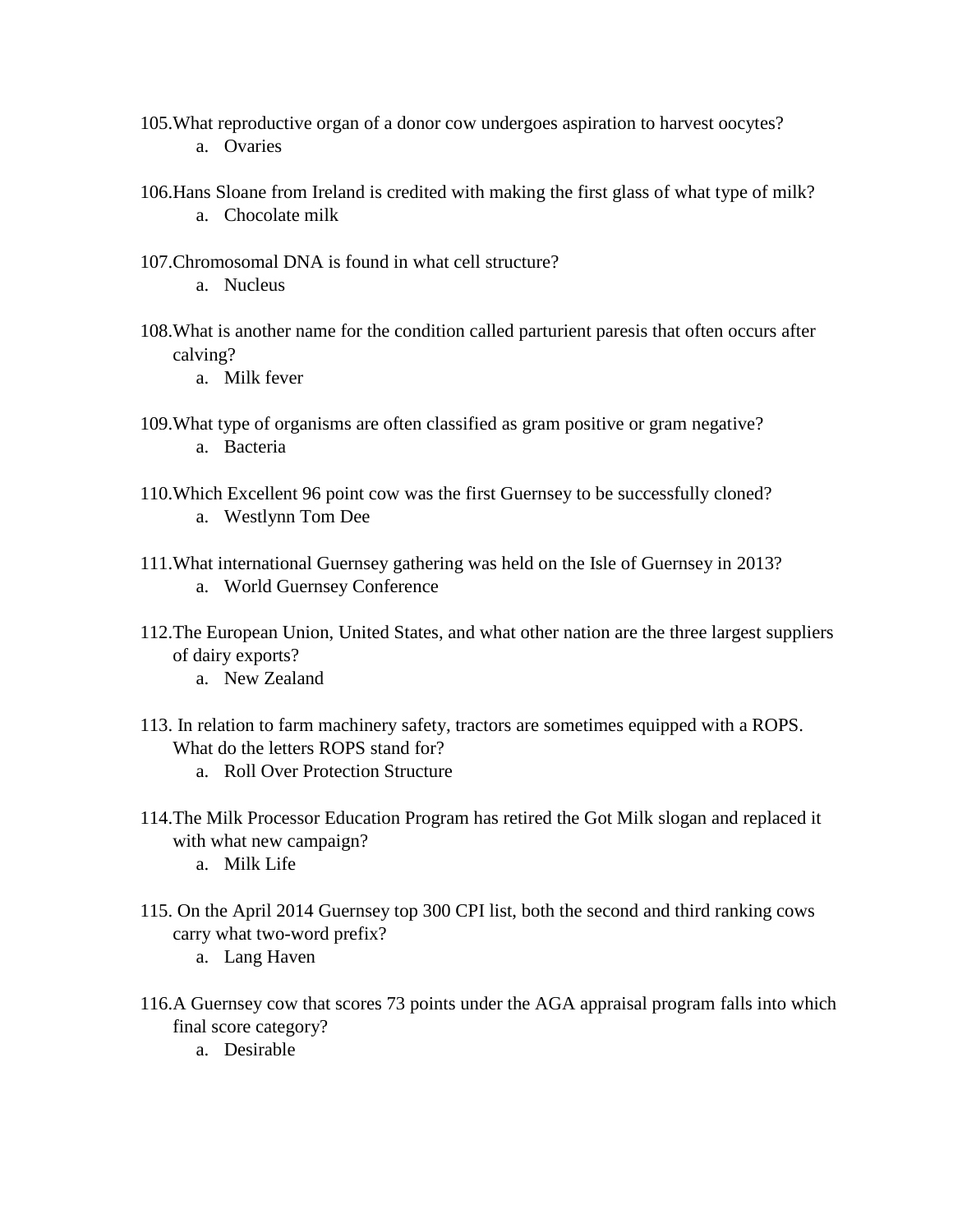- 117.Which chemical element is abbreviated P?
	- a. Phosphorus
- 118. What title is awarded to the second place contestant in the National Guernsey Queen Contest?
	- a. National Guernsey Princess
- 119. What is the more common name for the Agriculture Act of 2014 that was signed into law at Michigan State University by President Obama?
	- a. Farm Bill
- 120.What is legal somatic cell count limit per milliliter of milk in the European Union? a. 400, 000
- 121. What product produced from whey is abbreviated WPC?
	- a. Whey Protein Concentrate
- 122.Genomic evaluations were officially released by USDA in what year? a. 2009
- 123.In a lawsuit concerning horses, a federal jury in Texas ruled that breed associations across species must accept what type of animals?
	- a. Clones
- 124.What is the name of the problem that occurs when electrical lines are not properly grounded, resulting in electrical currents running through water bowls and milking equipment?
	- a. Stray voltage
- 125.During the estrous cycle, which gland releases FSH?
	- a. Pituitary (anterior pituitary)
- 126.Who is credited with inventing the centrifugal cream separator?
	- a. Gustav DeLaval
- 127.Which family of bacteria cause both blackleg and botulism? a. Clostridia
	-
- 128.What type of professionals belong to the AVMA?
	- a. Veterinarians
- 129. Dan Sivesind judged the 2013 National Guernsey Show held in which city? a. Louisville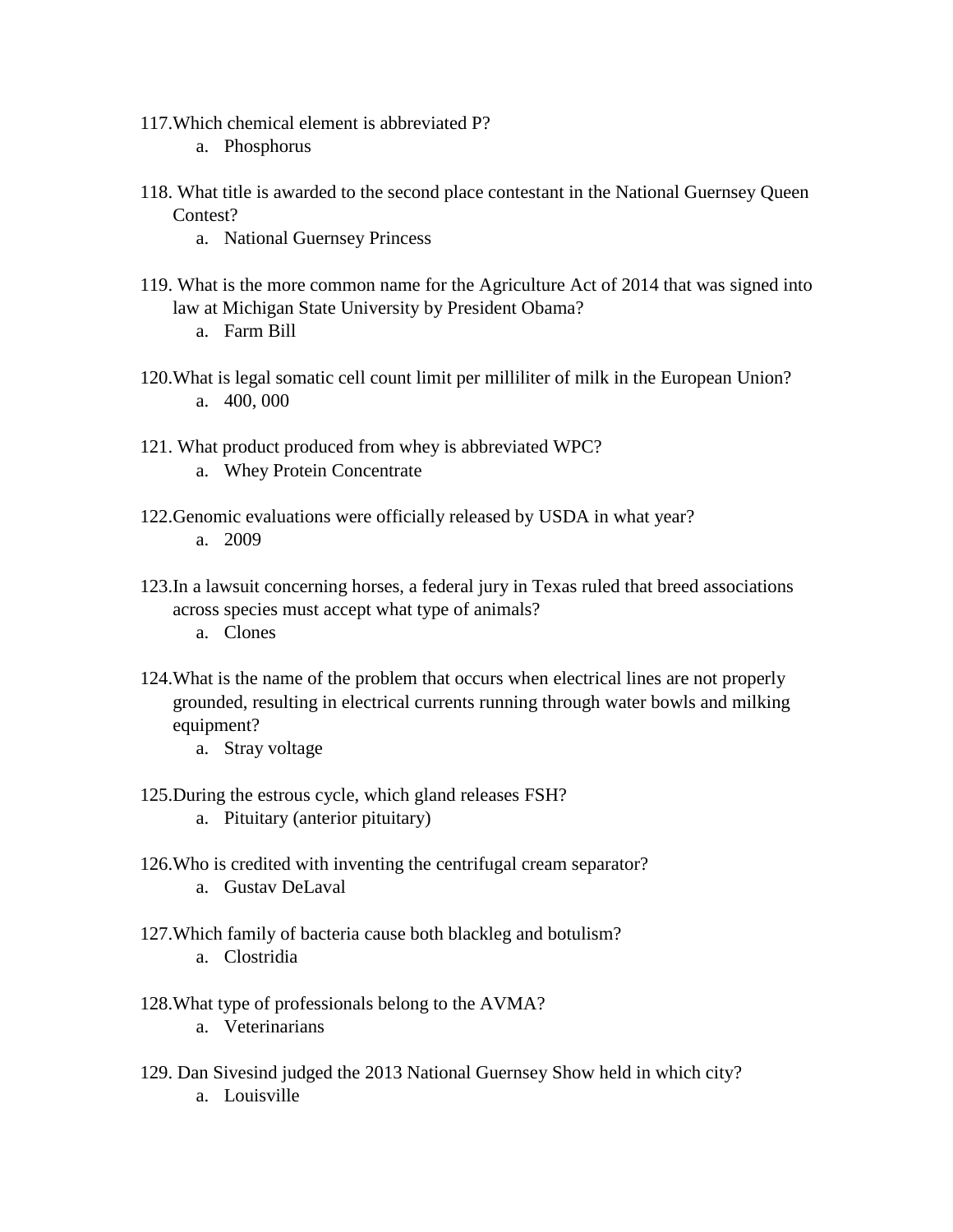- 130. In 2012, what company became the top dairy foods processor in the United States? a. Nestle (USA)
- 131.What substance in Guernsey milk gives it a yellow color and is the precursor of Vitamin A?
	- a. Beta carotene
- 132.The National Dairy Shrine Museum is located in which Wisconsin town that is also the home of Hoard's Dairyman?
	- a. Fort Atkinson
- 133.In Guernsey history, the movie called Island Rescue was notable because it starred David Niven and a Guernsey cow with what one-word name that is the same as a planet? a. Venus
- 134.Ascorbic acid is another name for which vitamin?
	- a. Vitamin C
- 135.In which season are abortion rates highest in cows?
	- a. Summer
- 136.What are the fingerlike projections called that line the rumen wall and assist with absorption?
	- a. Papillae
- 137.Clover and what other pasture forage are generally thought to produce the most acute cases of bloat?
	- a. Alfalfa
- 138.Which act passed by Congress in 1922 enabled U.S. farmers to form cooperatives? a. Capper-Volstead Act
- 139.What hormone is given first in the Ovsynch protocol and is then followed by prostaglandin?
	- a. GnRH
- 140.Which Guernsey sire had over 10,000 daughters on test in the United States during his lifetime?
	- a. Kelloggs Minnies Choice